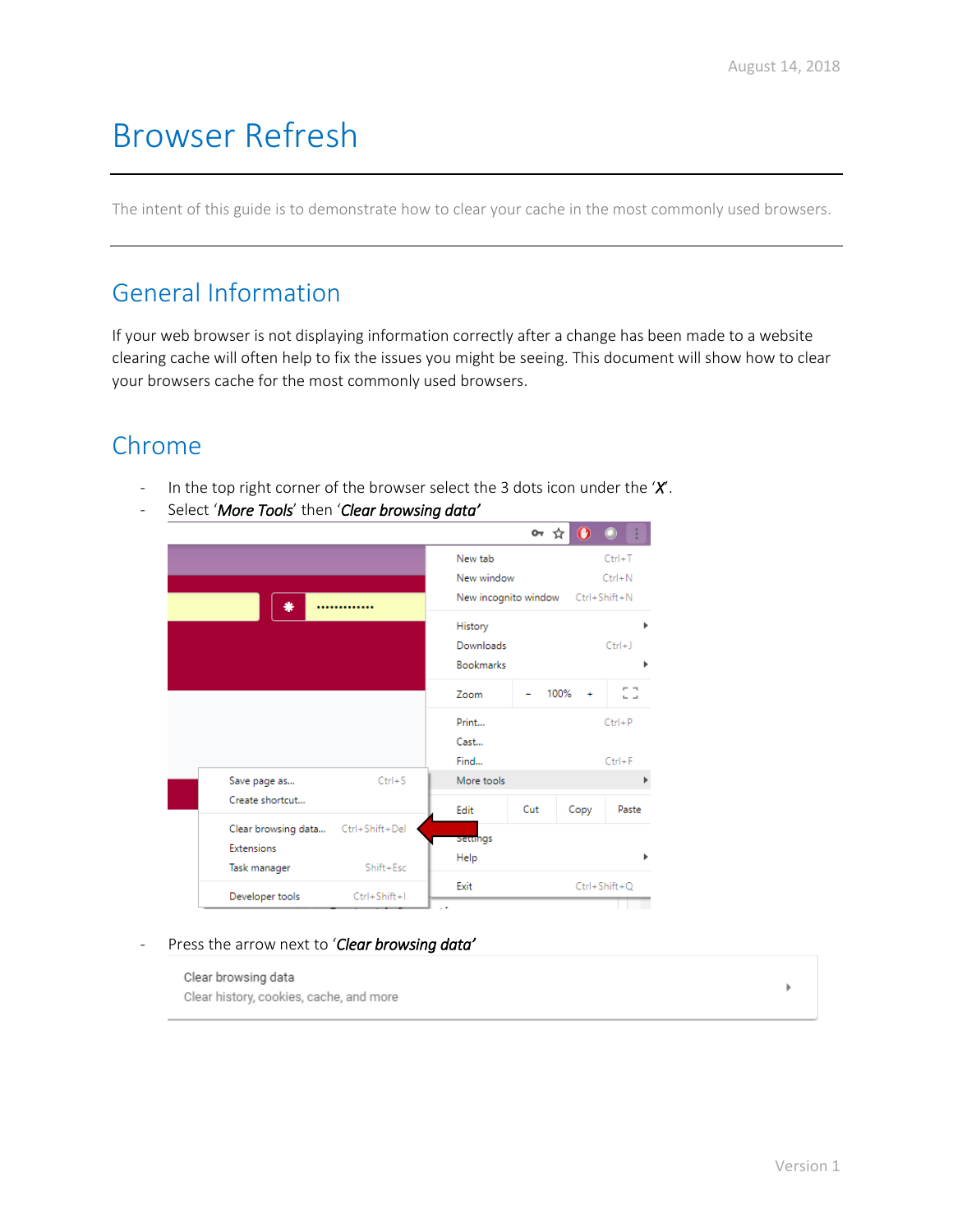- Mark the checkbox for '*Cached images and files*' and select '*Clear data*'

|  | Clear browsing data                                         |                                                                                                                                      |
|--|-------------------------------------------------------------|--------------------------------------------------------------------------------------------------------------------------------------|
|  | <b>Basic</b>                                                | Advanced                                                                                                                             |
|  | Time range All time                                         |                                                                                                                                      |
|  | Browsing history                                            | Clears history from all signed-in devices. Your Google Account may have<br>other forms of browsing history at myactivity.google.com. |
|  | Cookies and other site data<br>Signs you out of most sites. |                                                                                                                                      |
|  | Cached images and files                                     | Frees up 50.2 MB. Some sites may load more slowly on your next visit.                                                                |
|  |                                                             |                                                                                                                                      |
|  |                                                             | <b>Clear data</b><br>Cancel                                                                                                          |

#### FireFox

- Click the three lines icon under the '*X*'
- Press '*Options*'

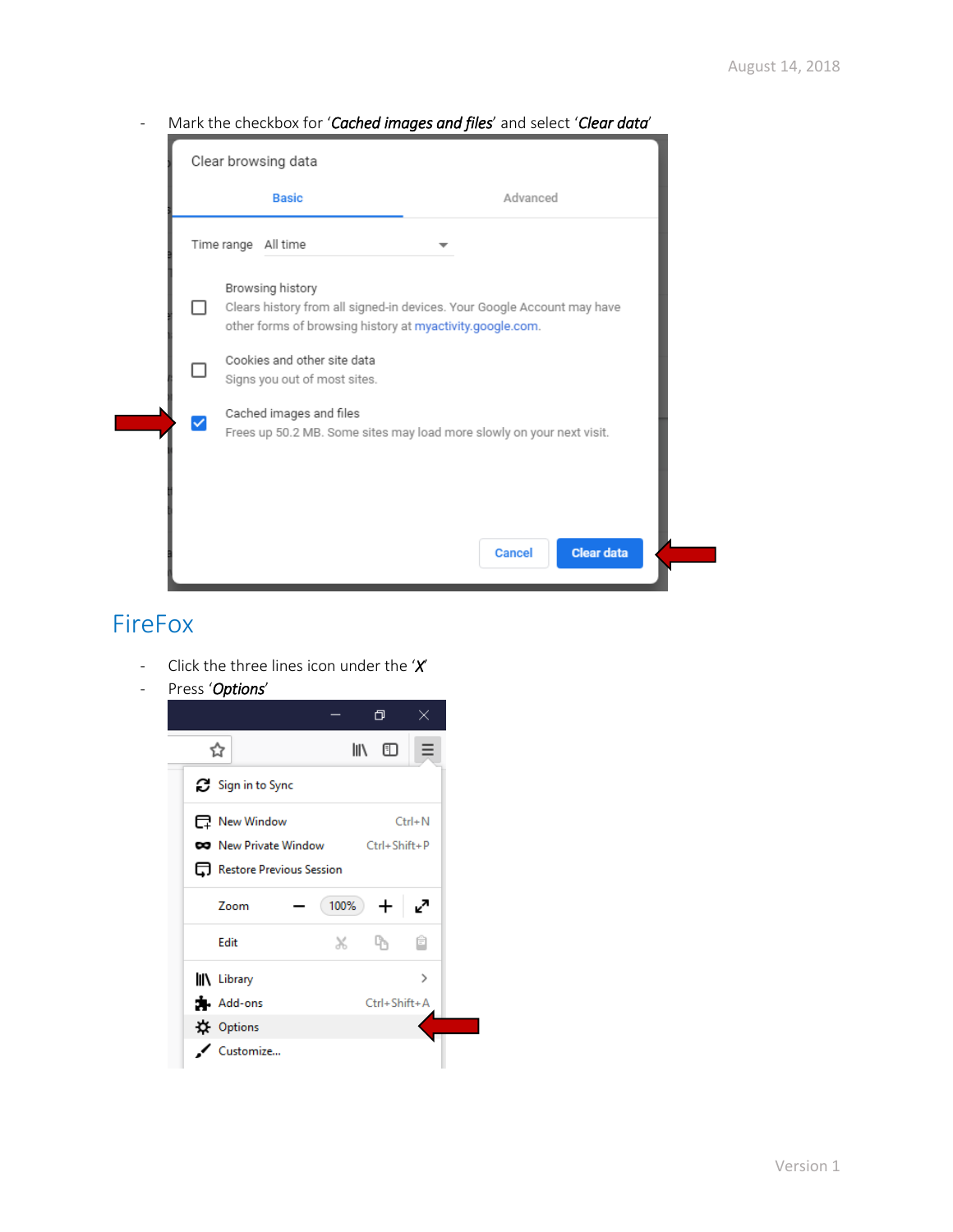- Press '*Privacy & Security*' on the left tabs and press '*Clear History…*'

| $\mathbf{\ddot{Q}}$ General                                                          | <b>Browser Privacy</b>                                                                                                        |                        |
|--------------------------------------------------------------------------------------|-------------------------------------------------------------------------------------------------------------------------------|------------------------|
| ⋒<br>Home                                                                            | <b>Forms &amp; Passwords</b>                                                                                                  |                        |
| Q Search                                                                             | $\checkmark$ Ask to save logins and passwords for websites                                                                    | Exceptions             |
| <b>Privacy &amp; Security</b>                                                        |                                                                                                                               | Saved Logins           |
| <b>B</b> Firefox Account                                                             | Autofill addresses Learn more                                                                                                 | Saved Addresses        |
|                                                                                      | Use a master password                                                                                                         | Change Master Password |
|                                                                                      | <b>History</b><br>Firefox will<br>Remember history<br>Firefox will remember your browsing, download, form and search history. | Clear History          |
| In Time range select 'Everything'<br>other options if you do not wish to clear them. | Press the drop down arrow next to 'Details' and verify that 'Cache' is selected and unselect all                              |                        |

- Press '*Clear Now*'

|                                             | <b>Clear All History</b>                                             |           | ×      |
|---------------------------------------------|----------------------------------------------------------------------|-----------|--------|
| Time range to clear:                        | Everything                                                           |           |        |
|                                             | All selected items will be cleared.<br>This action cannot be undone. |           |        |
| Details<br>ㅅ                                |                                                                      |           |        |
| □ Browsing & Download History               |                                                                      |           |        |
| □ Form & Search History                     |                                                                      |           |        |
| $\Box$ Cookies                              |                                                                      |           |        |
| <b>Ø</b> Cache                              |                                                                      |           |        |
| $\Box$ Active Logins                        |                                                                      |           |        |
| <b>Offline Website Data</b><br>$\mathbf{I}$ |                                                                      |           |        |
| $\Box$ Site Preferences                     |                                                                      |           |        |
|                                             |                                                                      | Clear Now | Cancel |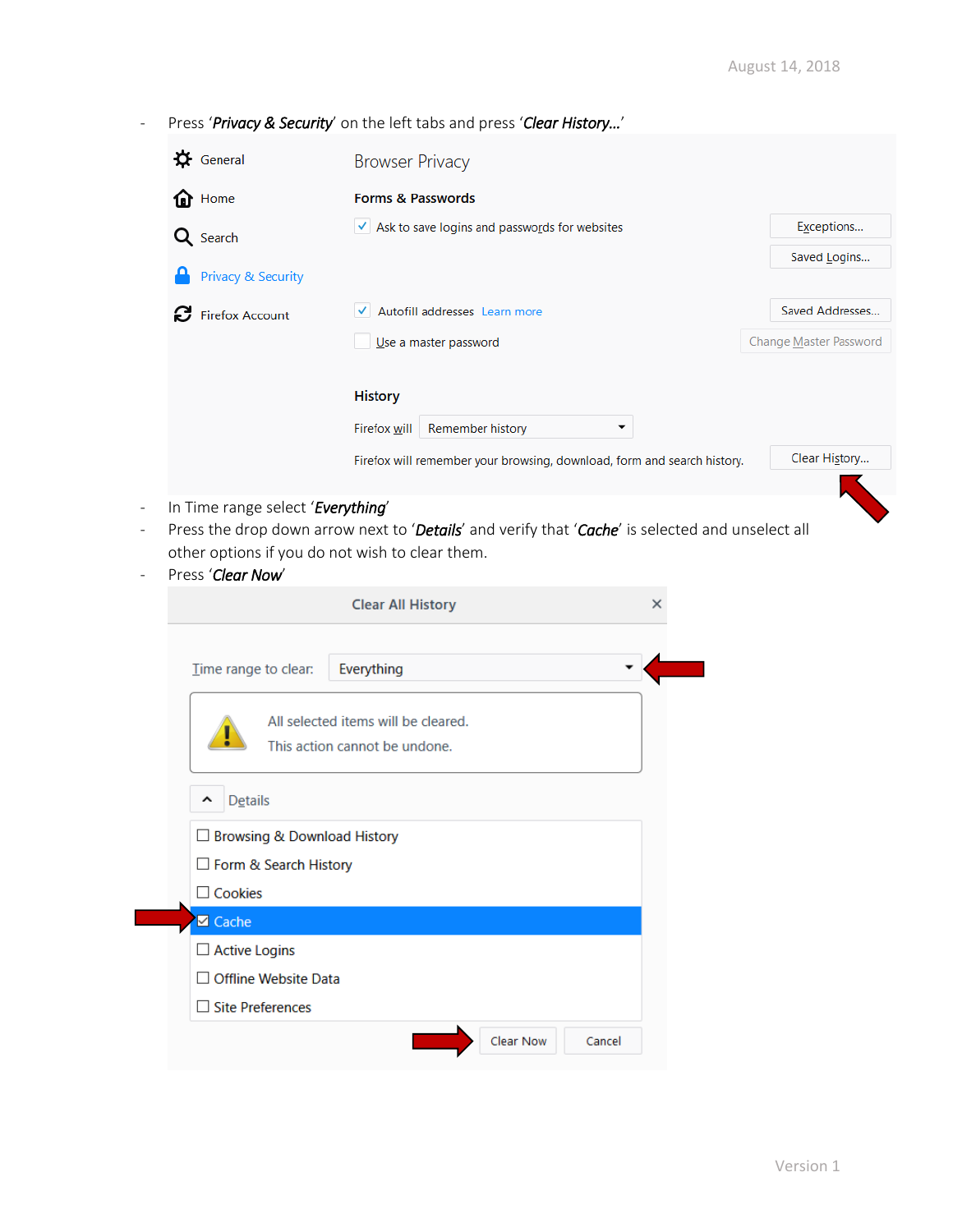## Internet Explorer

- Click the Cog Wheel under the '*X*'
- Press '*Internet options*'



- Under '*Browsing history*' press '*Delete…*'
- In the new tab, verify that the '*Temporary Internet files and website files*' box is selected, and all unwanted boxes are unchecked.
- Press '*Delete*'

| Internet Options                                                                                                                               | <b>Delete Browsing History</b>                                                                                                                                                                                                                                                                            |
|------------------------------------------------------------------------------------------------------------------------------------------------|-----------------------------------------------------------------------------------------------------------------------------------------------------------------------------------------------------------------------------------------------------------------------------------------------------------|
| General<br>Security Privacy Content Connections Programs Advanced<br>Home page<br>To create home page tabs, type each address on its own line. | <b>Preserve Favorites website data</b><br>Keep cookies and temporary Internet files that enable your favorite<br>website<br>etain preferences and display faster.                                                                                                                                         |
| http://go.microsoft.com/fwlink/p/?LinkId=255141                                                                                                | $\vee$ Temporary Internet files and website files<br>Copies of webpages, images, and media that are saved for faster<br>viewing.                                                                                                                                                                          |
| Use default<br>Use current<br>Startup                                                                                                          | <b>Cookies and website data</b><br>Use new tab<br>Files or databases stored on your computer by websites to save<br>preferences or improve website performance.                                                                                                                                           |
| ◯ Start with tabs from the last session<br>Start with home page                                                                                | <b>History</b><br>List of websites you have visited.                                                                                                                                                                                                                                                      |
| Tabs<br>Change how webpages are displayed in tabs.                                                                                             | <b>Download History</b><br>List of files you have downloaded.<br><b>Tabs</b>                                                                                                                                                                                                                              |
| Browsing history<br>Delete temporary files, history, cookies, saved passwords, and web                                                         | <b>Form data</b><br>Saved information that you have typed into forms.                                                                                                                                                                                                                                     |
| form information.<br>Delete browsing history on exit                                                                                           | <b>Passwords</b><br>Saved passwords that are automatically filled in when you sign in<br>to a website you've previously visited.                                                                                                                                                                          |
| Delete<br>Appearance<br>Colors<br><b>Fonts</b><br>Languages                                                                                    | Settinas<br><b>Tracking Protection, ActiveX Filtering and Do Not Track</b><br>A list of websites excluded from filtering, data used by Tracking<br>Protection to detect where sites might automatically be sharing details<br>about your visit, and exceptions to Do Not Track requests.<br>Accessibility |
| OK<br>Cancel                                                                                                                                   | Delete<br>About deleting browsing histor<br>Cancel<br>Apply                                                                                                                                                                                                                                               |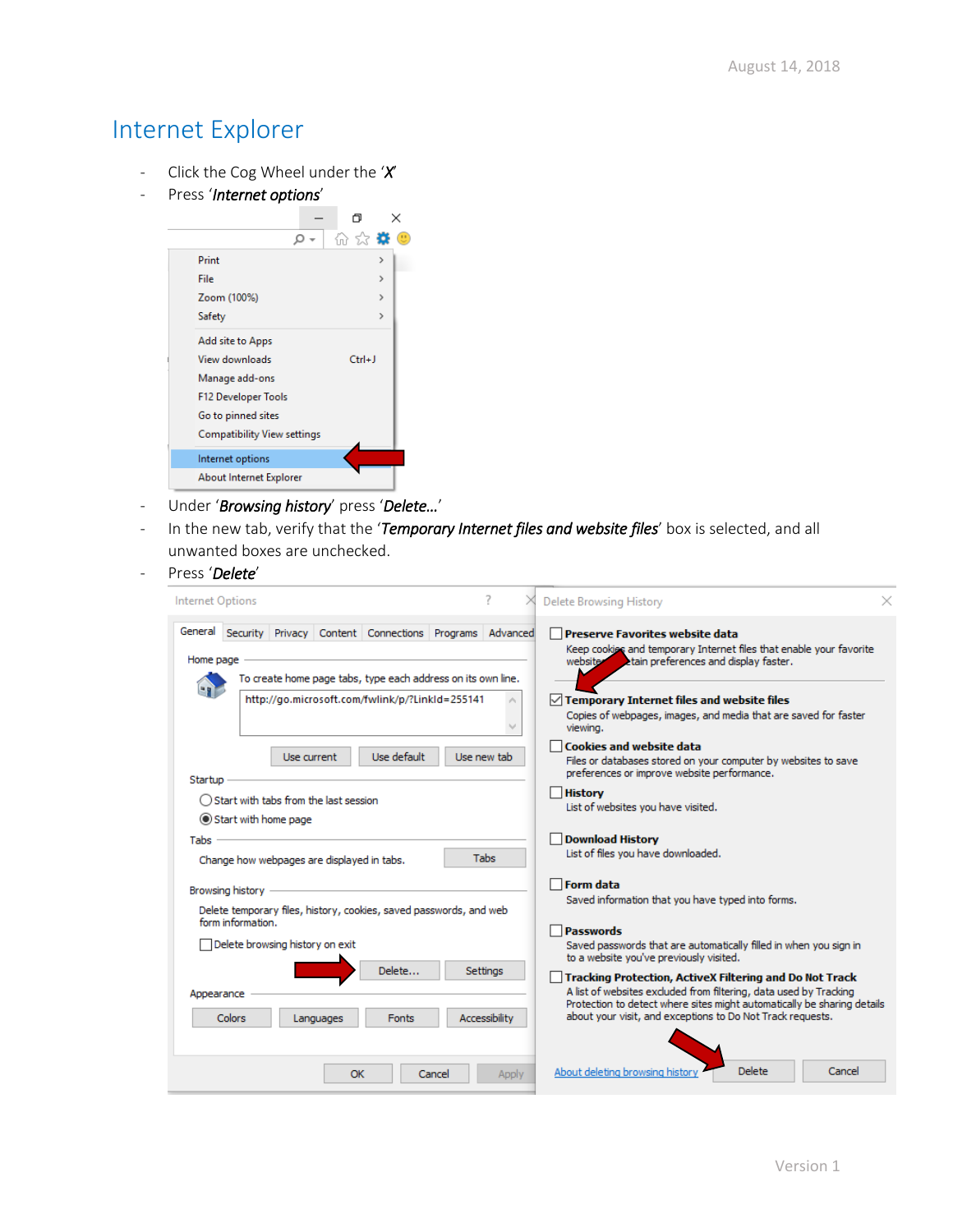# Edge

- Click the 3 dots under the '*X*'
- Click '*Settings*'
- Under '*Clear browsing data*' click '*Choose what to clear*'
- Verify that '*Cached data and files*' is selected and uncheck all boxes you do not wish to clear.

٠

- Press '*Clear*'

| O<br>×                                     |                                            |
|--------------------------------------------|--------------------------------------------|
| $\mathbb{Z}$<br>$\overrightarrow{P}$<br>≴≡ | Clear browsing data                        |
| New window                                 | Choose what to clear                       |
| New InPrivate window                       |                                            |
| $100\% + \swarrow$<br>Zoom                 | Clear browsing data<br>《                   |
| Favorites                                  | Browsing history                           |
| Cast media to device                       | Cookies and saved website data             |
| Find on page                               | $\sqrt{\phantom{a}}$ Cached data and files |
| Read aloud                                 | Tabs I've set aside or recently closed     |
| Print                                      | Download history                           |
| Pin this page to the taskbar               |                                            |
| Pin this page to Start                     | Form data                                  |
| Developer Tools                            | Passwords                                  |
| Open with Internet Explorer                | Media licenses                             |
| Send feedback                              | Website permissions                        |
| Extensions                                 | Manage permissions                         |
| What's new and tips                        |                                            |
| Settings                                   | Clear                                      |